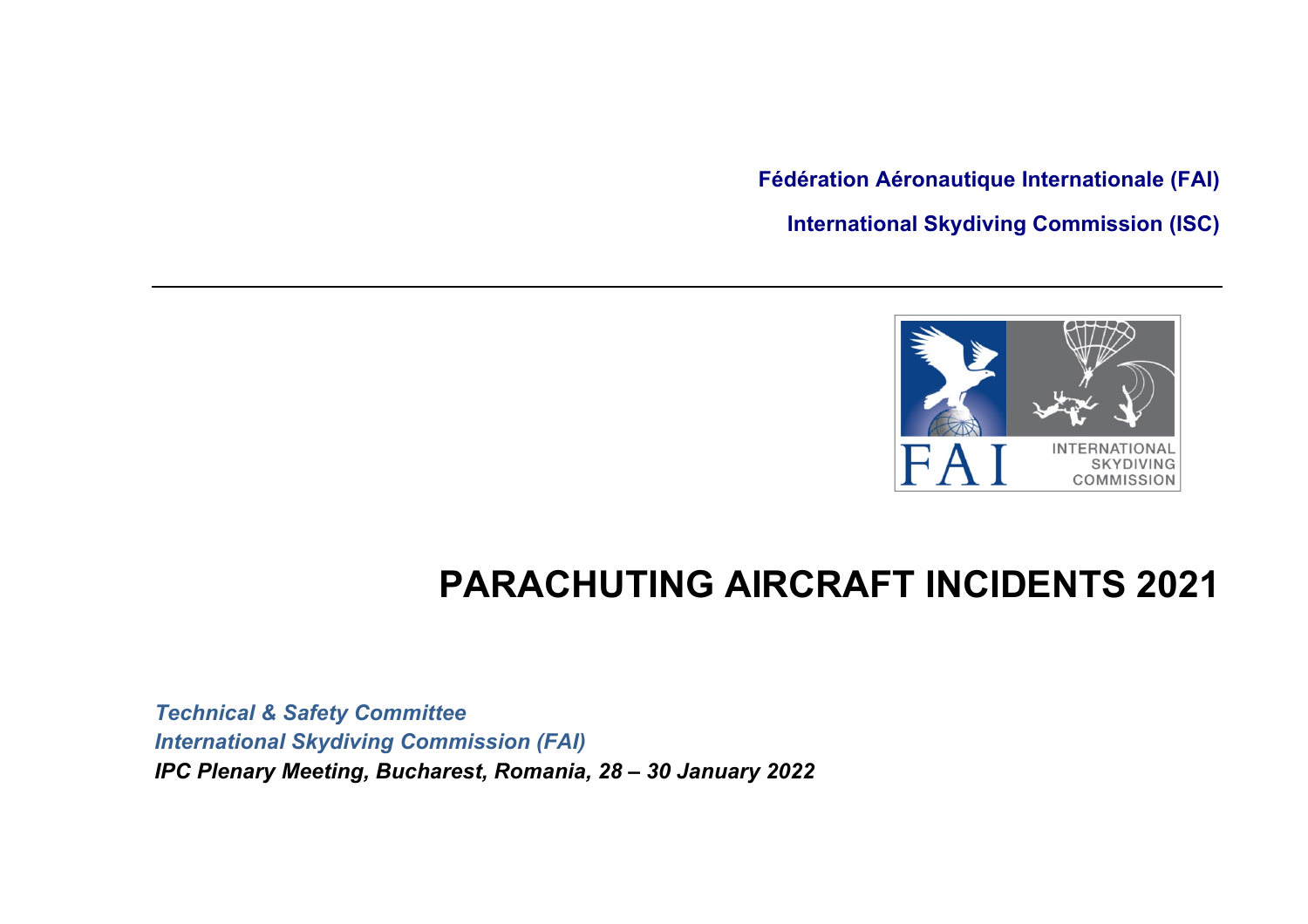**This listing is being distributed by the ISC's Technical & Safety Committee, to ISC Delegates at the ISC Plenary Meeting, held in Bucharest, Romania, 28 – 30 January 2022, and by e-mail to Parachuting/Skydiving Technical & Safety Officers.**

## **INCIDENTS RESULTING IN FATALITIES OR INJURIES**

| <b>Date</b> | <b>Aircraft Type</b>   | <b>Details of Incident</b>                                                                                                                                                                                                                                                     | <b>Injuries</b> | <b>Fatalities</b>               |
|-------------|------------------------|--------------------------------------------------------------------------------------------------------------------------------------------------------------------------------------------------------------------------------------------------------------------------------|-----------------|---------------------------------|
| 19.06.2021  | Let<br>L410-UVP-E      | The Turbolet crashed, while on a parachute flight, close to the airfield from which<br>it had taken off.<br>Preliminary information suggests the No.2 engine failed shortly after take-off.<br>The aircraft impacted a field when the pilot attempted to turn back.            | <b>Unknown</b>  | $5-$<br>3 Skydivers<br>2 Crew   |
| 09.07.21    | DHC-2<br>Turbo Beaver  | The aircraft carrying 8 skydivers, crashed shortly after takeoff.                                                                                                                                                                                                              | 0               | $9 -$<br>8 Skydivers<br>1 Pilot |
| 26.07.21    | Cessna 208<br>Supervan | A Cessna 208 Supervan was destroyed when it impacted the sea. The sole pilot<br>on board was fatally injured.<br>The Caravan took off and dropped parachutists at 14,000 feet. The aircraft did<br>not reach its intended destination, the airfield, and crashed into the sea. | $\Omega$        | $1 -$<br>Pilot                  |
| 10.10.21    | L410                   | Left engine failed shortly after take-off and the aircraft was attempting to return<br>to the airfield when it crashed into a concrete wall and a log pile.                                                                                                                    | 4               | 16<br>14 Skydivers<br>2 Crew    |